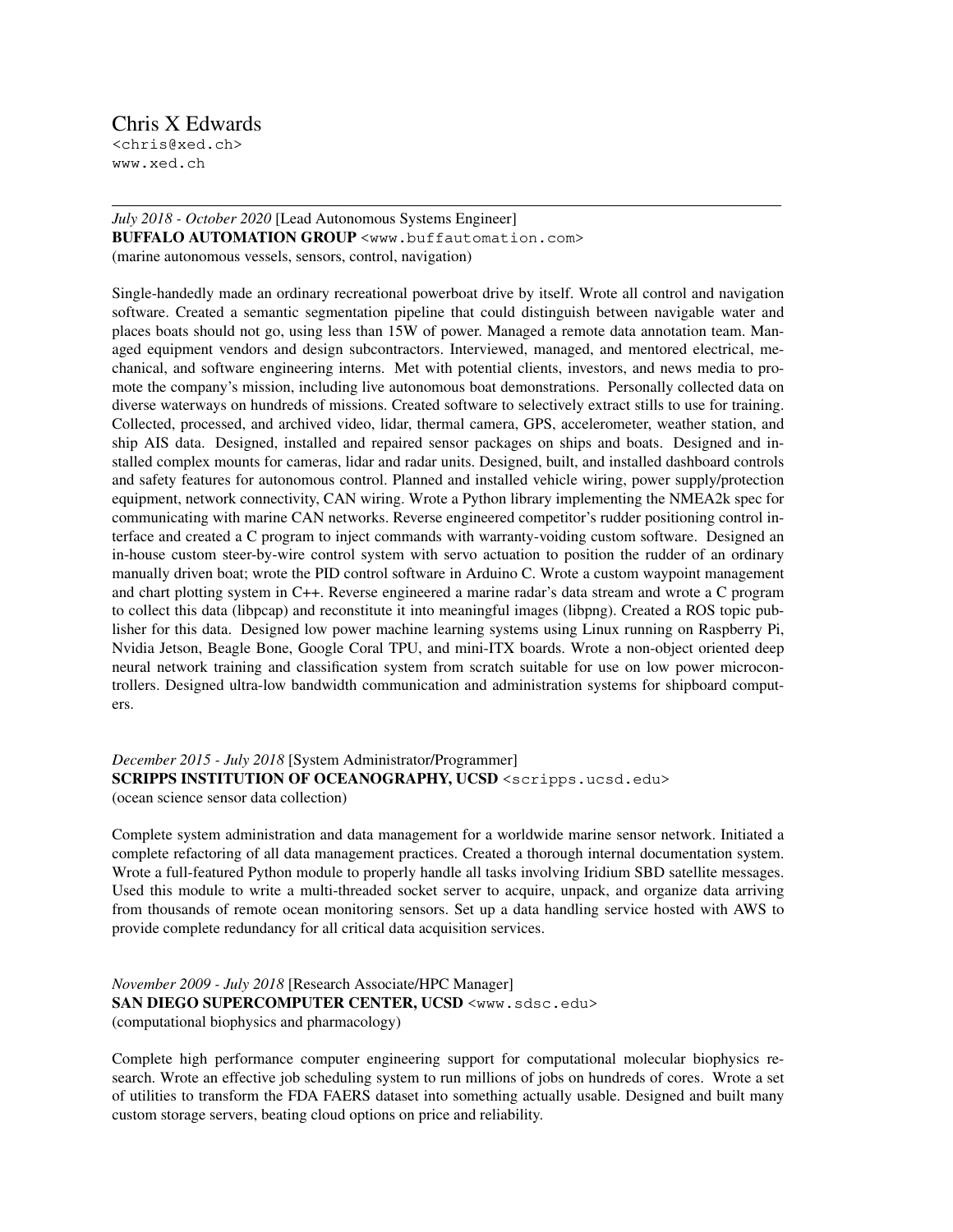*February 2009 - November 2009* [Programmer/Systems Architect] **ALEPH ONE LLC** <www.tradeworx.com> (high frequency trading hedge fund)

Worked closely with researchers to support modeling, testing, and trading operations.

*May 2008 - February 2009* [Scientific Computing Manager/Programmer] BURNHAM INSTITUTE FOR MEDICAL RESEARCH <www.burnham.org> (molecular biology, bioinformatics, medical research)

Built and managed several high-performance scientific computing clusters.

*February 2006 - May 2008* [System Administrator/Research Programmer] **UNIVERSITY OF CALIFORNIA SAN DIEGO** <sysnet.ucsd.edu> (Computer Science Department, Systems and Networking Research Group)

Complete Linux system administration service for a group of computer science professors and advanced graduate students specializing in networking, security, and system administration.

*June 2004 - February 2006* [High Performance Computing Manager] **MOLSOFT LLC** <www.molsoft.com> (software for molecular modeling, computational chemistry)

Managed two Linux clusters with several hundred nodes.

*March 2004 - February 2006* [Programmer/Analyst III] **JOINT CENTER FOR STRUCTURAL GENOMICS** <www.jcsg.org> (high-throughput protein structure determination)

Database/visualization programmer using Python, C++, Perl, and SQL. Wrote a comprehensive, generalpurpose, object-oriented Python library for working with Protein Data Bank files.

*April 1990 - March 1997* [Senior Technical Specialist/Manufacturing Engineer] **DYNAMIC INDUSTRIES, INC.** <www.dynamic-industries.com> (subcontract large component machine shop)

Designed and planned the installation of large machinery. Managed construction subcontractors and mechanics during site preparation, layout, excavation, foundation construction, machine installation, alignment, and testing. Developed custom software for applications such as machining and geometry analysis. Worked with customers to improve manufacturing aspects in the design of various large metal components such as turbines, machine tools, presses, and molds.

*August 1988 - April 1990* [Manufacturing Engineer Intern] SHEFFIELD MEASUREMENT, INC. <www.sheffieldmeasurement.com> (manufacturer of metrology robots and instruments)

Created 3d computer models for facilities planning.